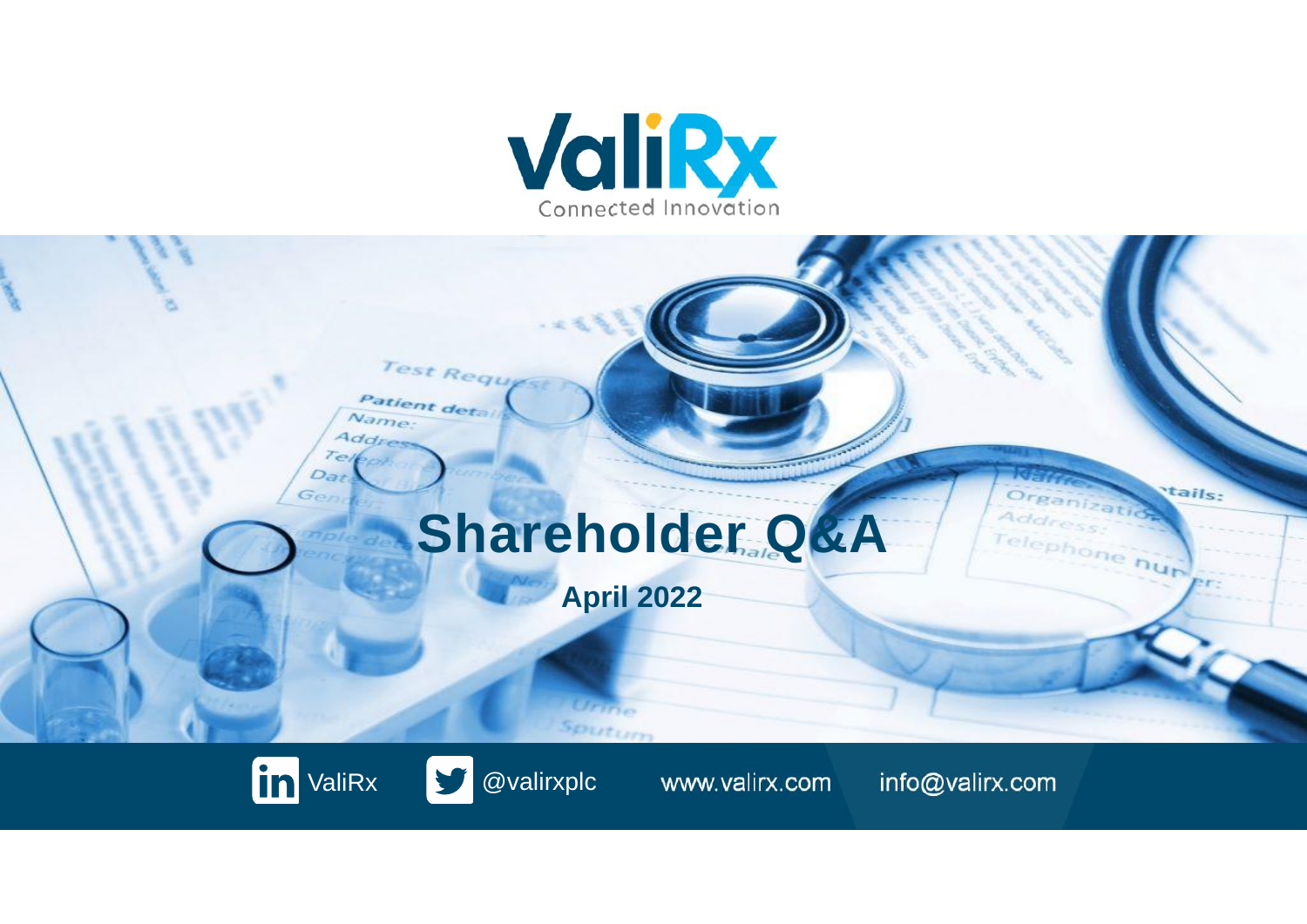### **Disclaimer**

The information contained in these slides and any accompanying verbal presentation, any question and answer session and any document or material distributed at or in connection with the verbal presentation (together, the 'Presentation') have not been approved by an authorised person within the meaning of the Financial Services and Markets Act 2000 ('FSMA'). Reliance upon the Presentation for the purpose of engaging in any investment activity may expose an individual to a significant risk of losing all of the property or other assets invested. If any person is in any doubt as to the contents of the Presentation, they should seek independent advice from a person who is authorised for the purposes of FSMA and who specialises in advising on investments of this kind.

**Valiky** 

The Presentation is being supplied to you solely for your information and does not propose to contain all information that may be required to evaluate Valirx PLC ("the Company"). The Presentation has been prepared by, and is the sole responsibility of, the Company. The directors of the Company have taken all reasonable care to ensure that the facts stated herein are true to the best of their knowledge, information and belief.

The Presentation does not constitute, or form part of, an admission document, listing particulars, a prospectus or a circular relating to the Company, nor does it constitute, or form part of, any offer or invitation to sell or issue, or any solicitation of any offer to purchase or subscribe for, any shares in the Company nor shall it or any part of it, or the fact of its distribution, form the basis of, or be relied upon in connection with, or act as any inducement to enter into, any contract. Any investment in shares in the Company should only be made by you on the basis of information relating to the Company published through a regulatory news service, and your own judgment as to the merits of the suitability of the shares for your purposes, having taken all such professional advice as you consider necessary or appropriate in the circumstances.

No reliance may be placed for any purpose whatsoever on the information contained in the Presentation or on its completeness, accuracy or fairness, nor is any responsibility accepted for any errors or misstatements in, or omission from, the Presentation or any direct or consequential loss however arising from any use of, or reliance on, the Presentation or otherwise in connection with it.

The Company's ordinary shares have not been, and are not expected to be, registered under the United States Securities Act 1933, as amended, (the "US Securities Act") or under the securities laws of any other jurisdiction, and are not being offered or sold, directly or indirectly, within or into the US, Canada, Japan, Australia, the Republic of South Africa or the Republic of Ireland or to, or for the account or benefit of, any US persons or any national, citizen or resident of the US, Canada, Japan, Australia, the Republic of South Africa or the Republic of Ireland, unless such offer or sale would qualify for an exemption from registration under the US Securities Act and/or any other applicable securities laws.

The Presentation or documents referred to in it contain forward-looking statements. These statements relate to the future prospects, developments and business strategies of the Company. Forward-looking statements are identified by the use of such terms as "believe", "could", "envisage", "estimate", "potential", "intend", "may", "plan", "will" or the negative of those, variations or comparable expressions, including references to assumptions. The forward-looking statements contained in the Presentation are based on current expectations and are subject to risks and uncertainties that could cause actual results to differ materially from those expressed or implied by those statements. If one or more of these risks or uncertainties materialises, or if underlying assumptions prove incorrect, the Company's actual results may vary materially from those expected, estimated or projected. Given these risks and uncertainties, potential investors should not place any reliance on forward-looking statements. These forward-looking statements speak only as at the date of the Presentation. The Company is under no obligation to, and expressly disclaims any intention to, update or revise such forward-looking statements, estimates or projections.

No undertaking, representation, warranty or other assurance, expressed or implied, is made or given by or on behalf of the Company or any of its directors, officers, partners, employees or advisers or any other person as to the accuracy orthe completeness of the information or opinions contained herein and to the extent permitted by law no responsibility or liability is accepted by any of them for any such information or opinions. Notwithstanding the aforesaid, nothing in this disclaimer shall limit or exclude liability for fraud.

By accepting receipt of, attending any delivery of, or electronically accessing, the Presentation, you agree to be bound by the above limitations and conditions and, in particular, you represent, warrant and undertake to the Company that you have read and agree to comply with the contents of this disclaimer.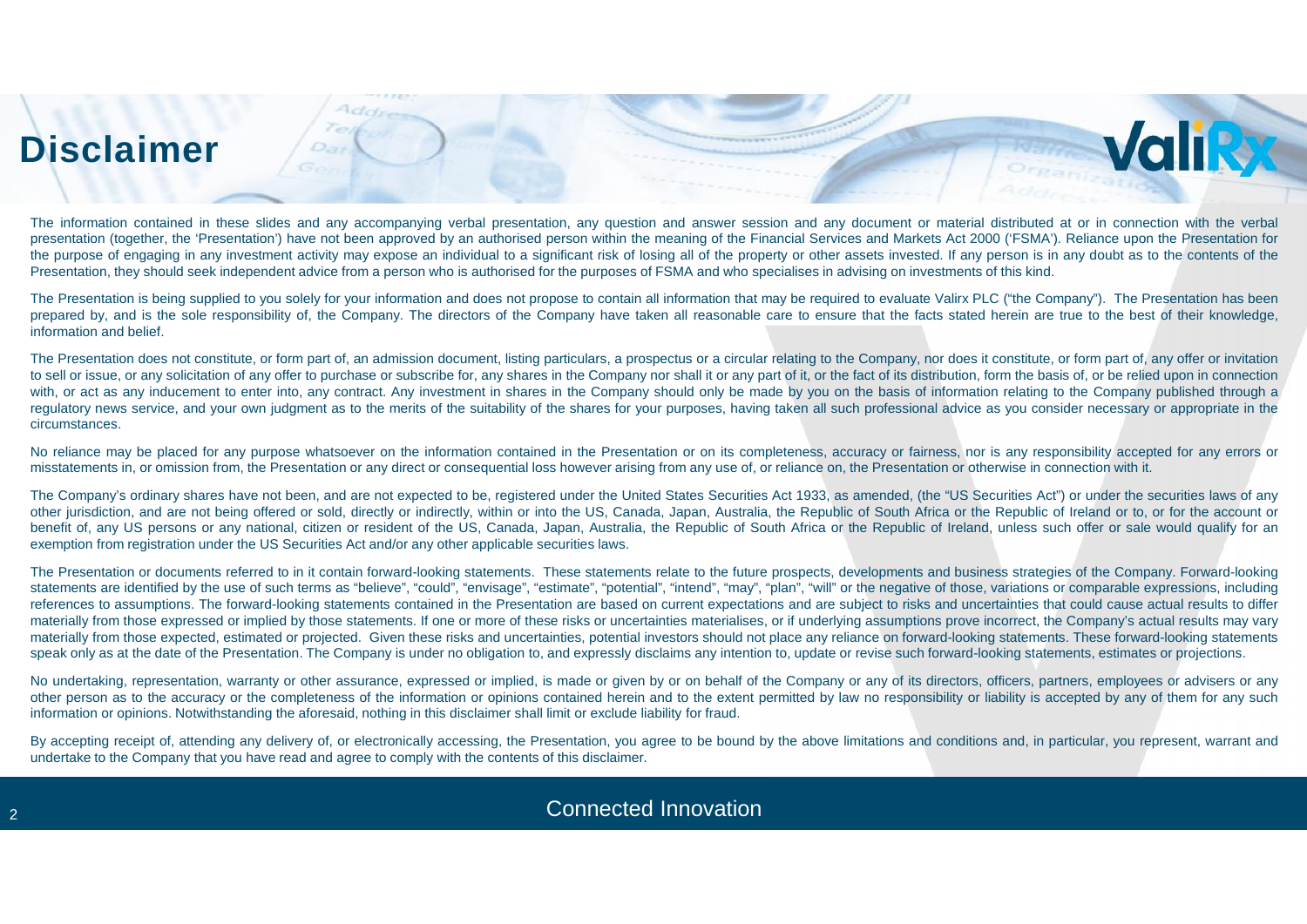### **ValiRx at a glance**



**Valik** 

Organizativ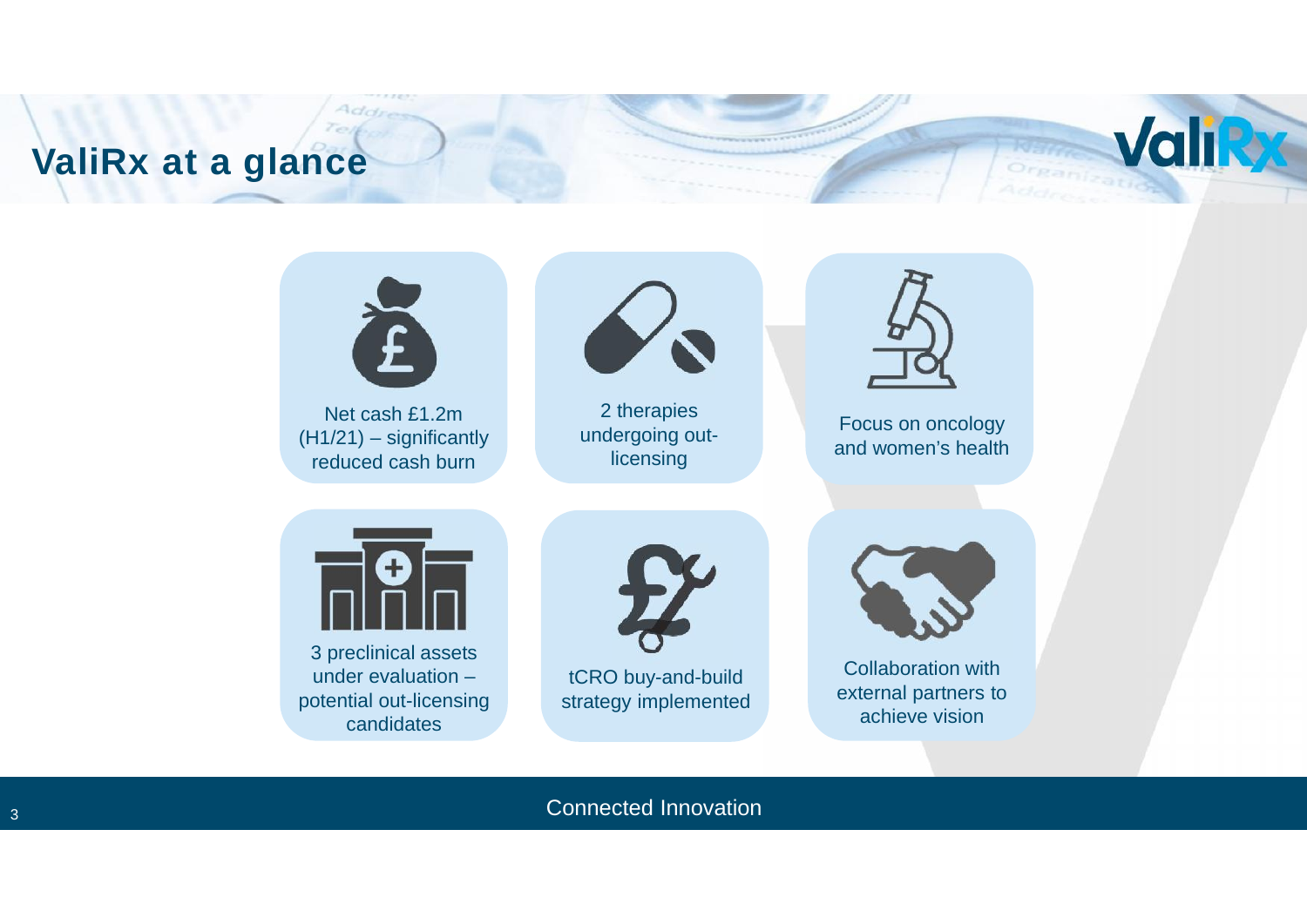### **Team – a deep understanding of the sector**

#### **Core Strategy Team**



#### **Dr Suzanne Dilly**

**Chief Executive Officer**

- **Entrepreneur**
- Pharmaceutical scientist
- Translational expertise
- Chemistry PhD



#### **Dr Kevin Cox Non-executive Chairman**

- >25 years in Life Science leadership
- Serial scaler (Pharma Services)
- M&A >\$300m, exec. in 7 transactions



#### **Mark Treharne Corporate Development Manager**

- Innovator network
- Investor Relations
- Business development

**Valik** 

#### **Other Board Members:**

Martin Lampshire (City) Gerry Desler (CFO) Kevin Alexander (legal/secretarial)

#### **Science Advisory:**

Wilson Wanderley (Statistics) Christophe Chassagnole (BioInformatics) Mark Eccleston (Biologist pre-clinical)) Paul Taylor (synthesis, academia)

#### **Commercial Advisory:**

Jerry Randall (Strategy, AIM funding) Andrew Carnegie (Pharma services) Mark Eccleston (Pharma services)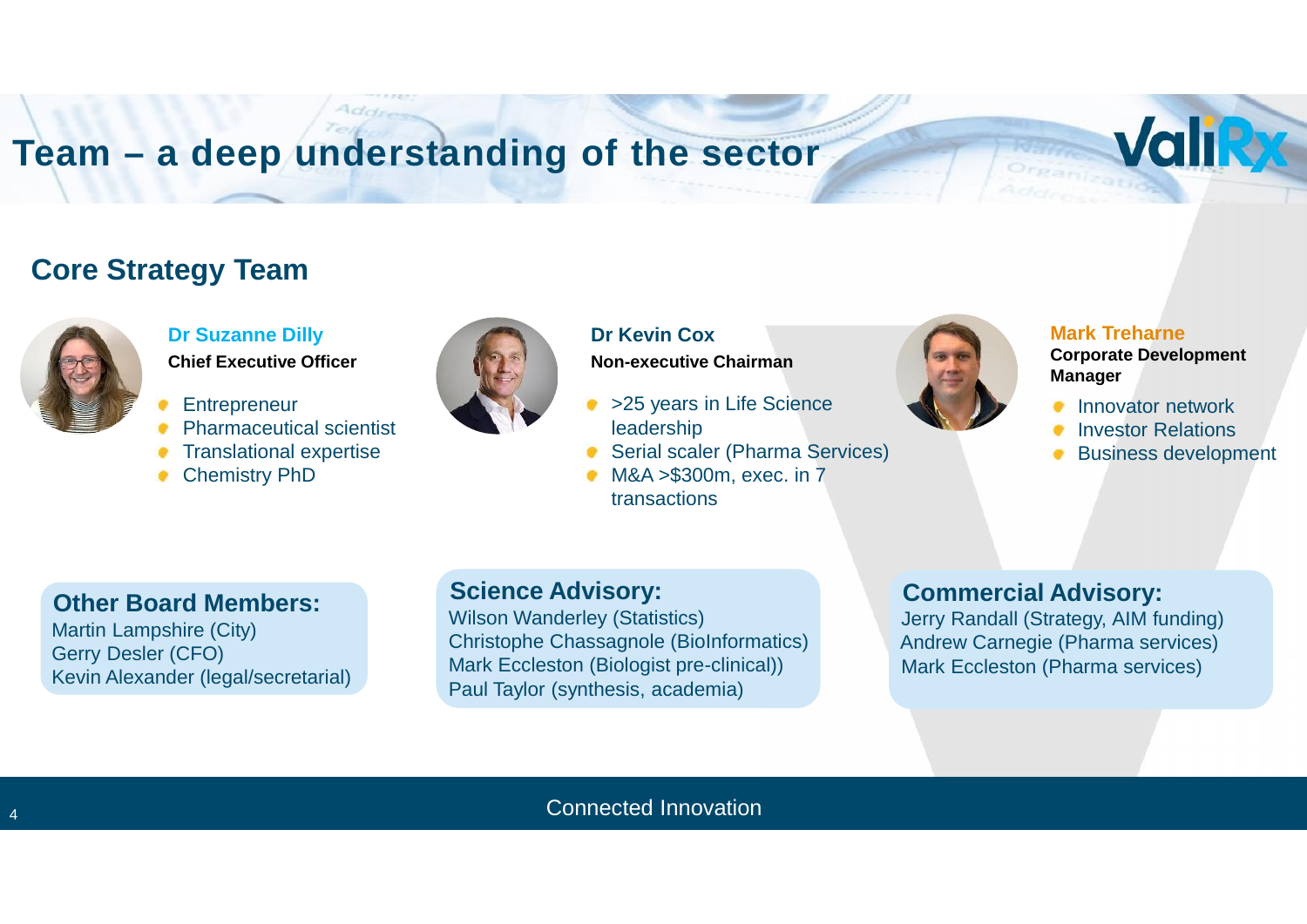### **ValiRx April 2020 – to date**

Addi



**ValiRy** 

Organizati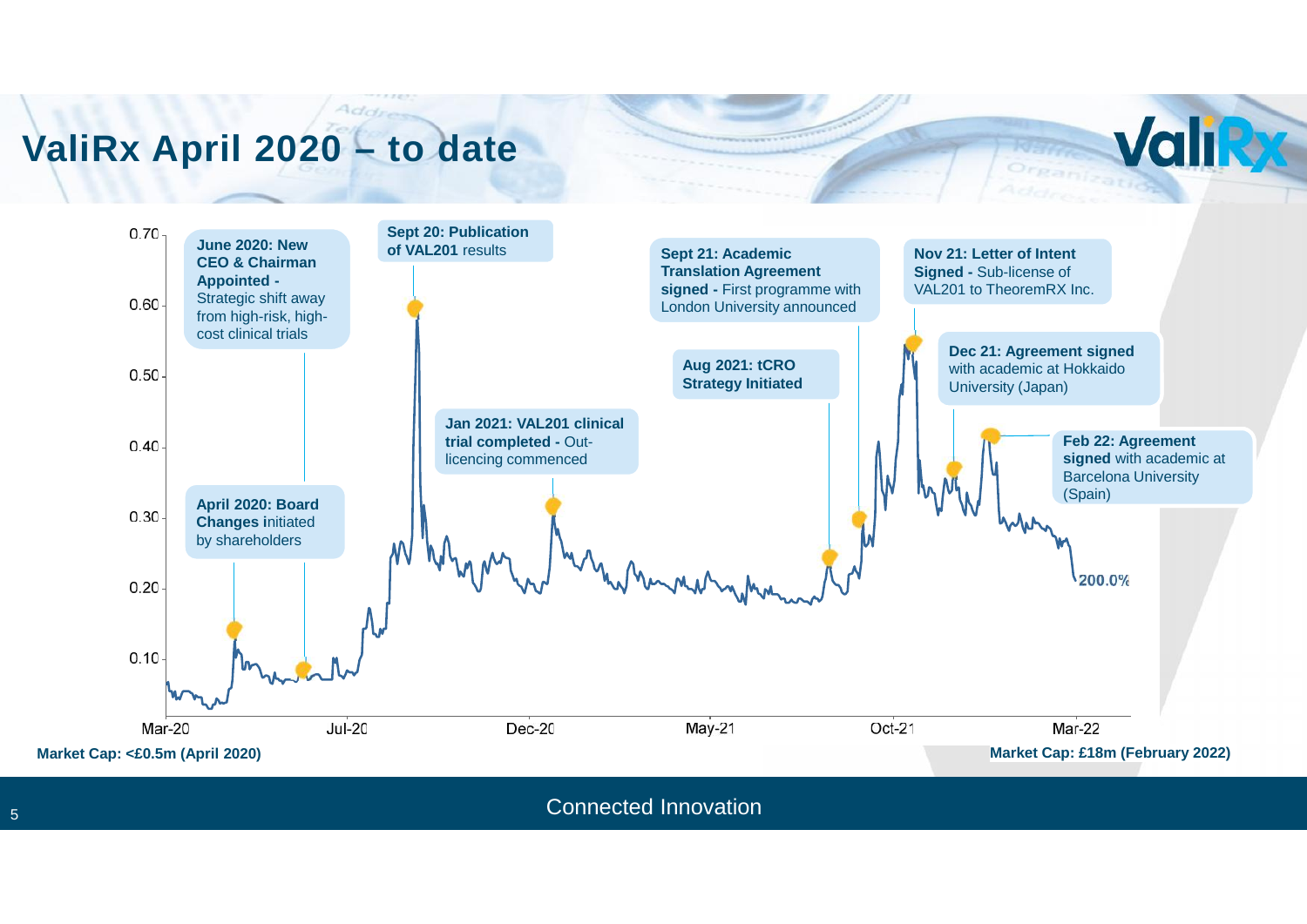# **Pharmaceutical Development is flawed**

#### **Fundamental Issues in drug development**

**Valik** 



- Translation from Academic Innovation to Clinical Development is poorly served  $\bullet$
- Failures during Clinical Development are expensive ۰
- Too many programmes fail at late stages for avoidable reasons ۰
- Time delays reduce reimbursement opportunity after product launch  $\bullet$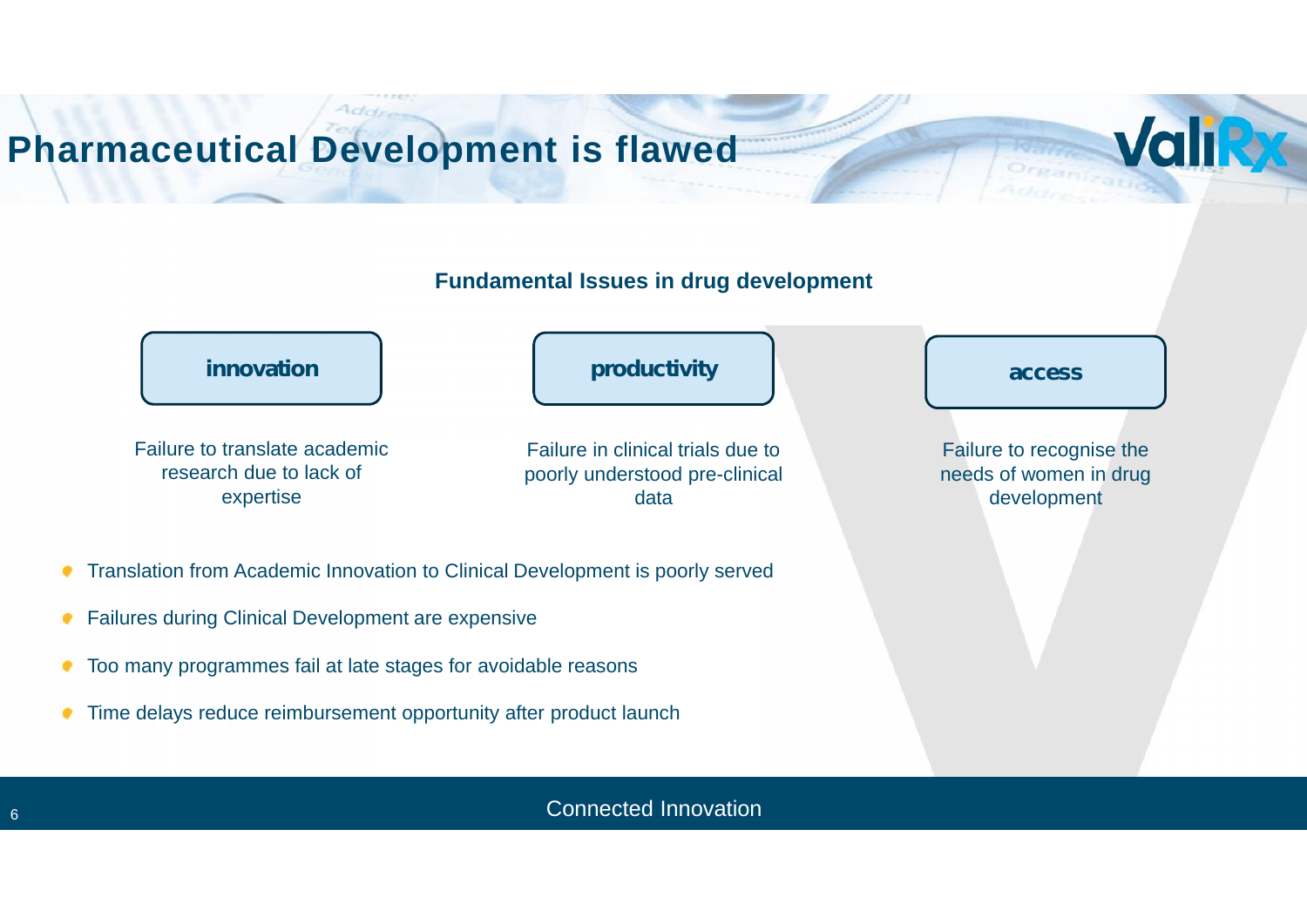### **Getting the preclinical stage right adds billions to the value of drugs**

7



**Valiky** 

Organizati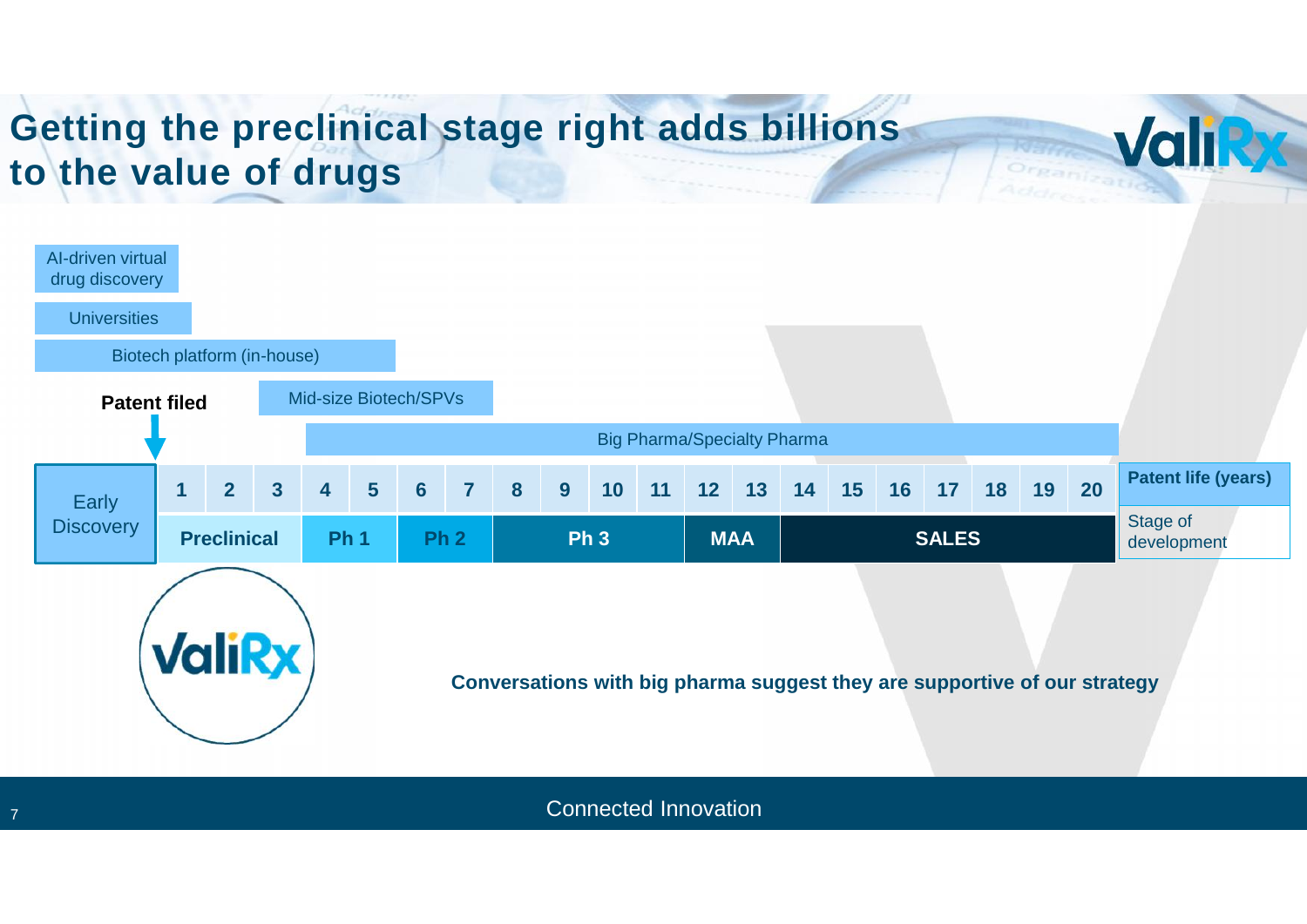### **The preclinical market today – chaotic and unstructured**

- Professor Valerie Rix at University of London recognises the potential for a molecule
- She decides to develop the molecule into a drug candidate
- University of London file for patent protection and raise funds to carry out key proof of concept experiments
- 12 months later, she presents her findings to 5 pharmaceutical companies, but the information is incomplete
- Professor Rix is a specialist in molecular biology, but in addition to this information the pharma companies want to know:
	- Chemical synthesis ٠
	- Chemical stability  $\bullet$
	- Physical properties ×
	- Drug absorption
	- **Pharmacokinetics**
	- Pharmacodynamics
	- **Distribution** ٠
	- Formulation/routes of administration and regulatory pathways to clinical trials
	- Target product profile

#### **ValiRx can provide a solution to Professor Rix**

**8 B Connected Innovation** 

**Valik**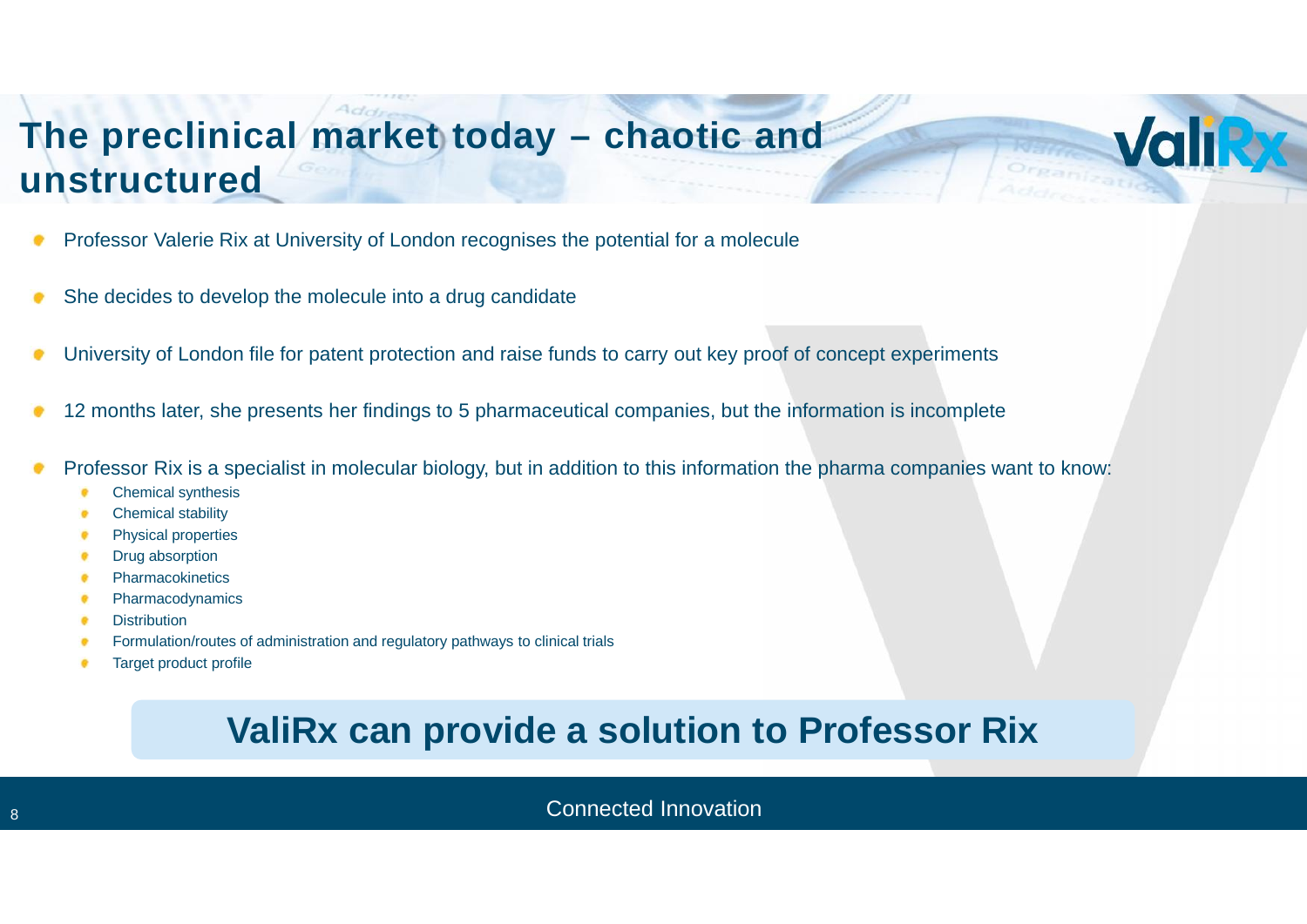#### $AdS_{n}$ **Only c10% of academic drug development is commercialised…**



**Valiky**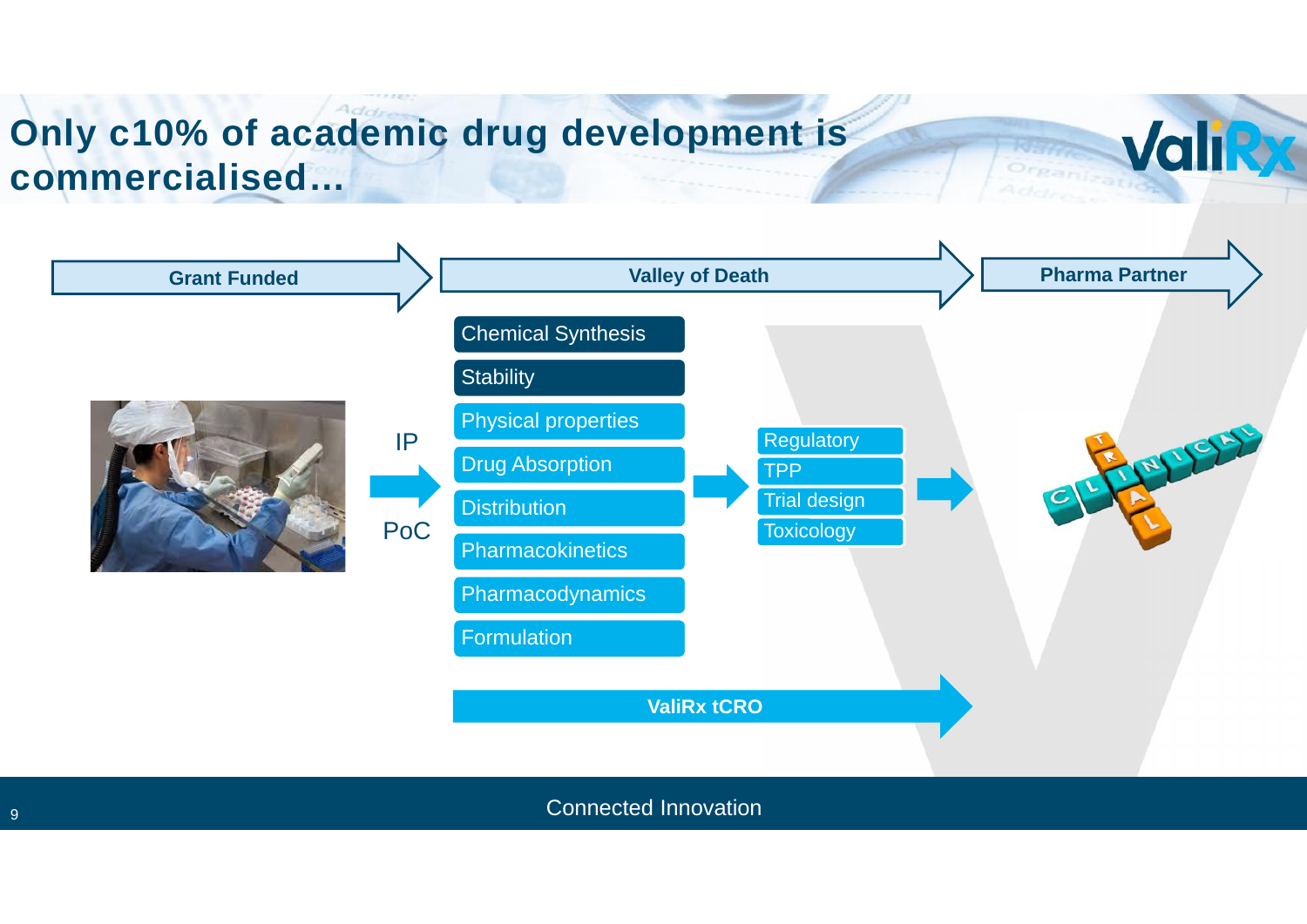# **ValiRx is developing a unique pharma services business - a** *Translational Contract Research Organisation* **(tCRO)**



- Employing the power of advanced data generation, bio-analytics and interpretation, integrating the currently fragmented niche service offerings
- Focusing on women's health and oncology
- Generating deep biological understanding to de-risk clinical trials
- Deploying clinical development expertise to implement preclinical understanding
- Unlocking the vast potential of academic innovation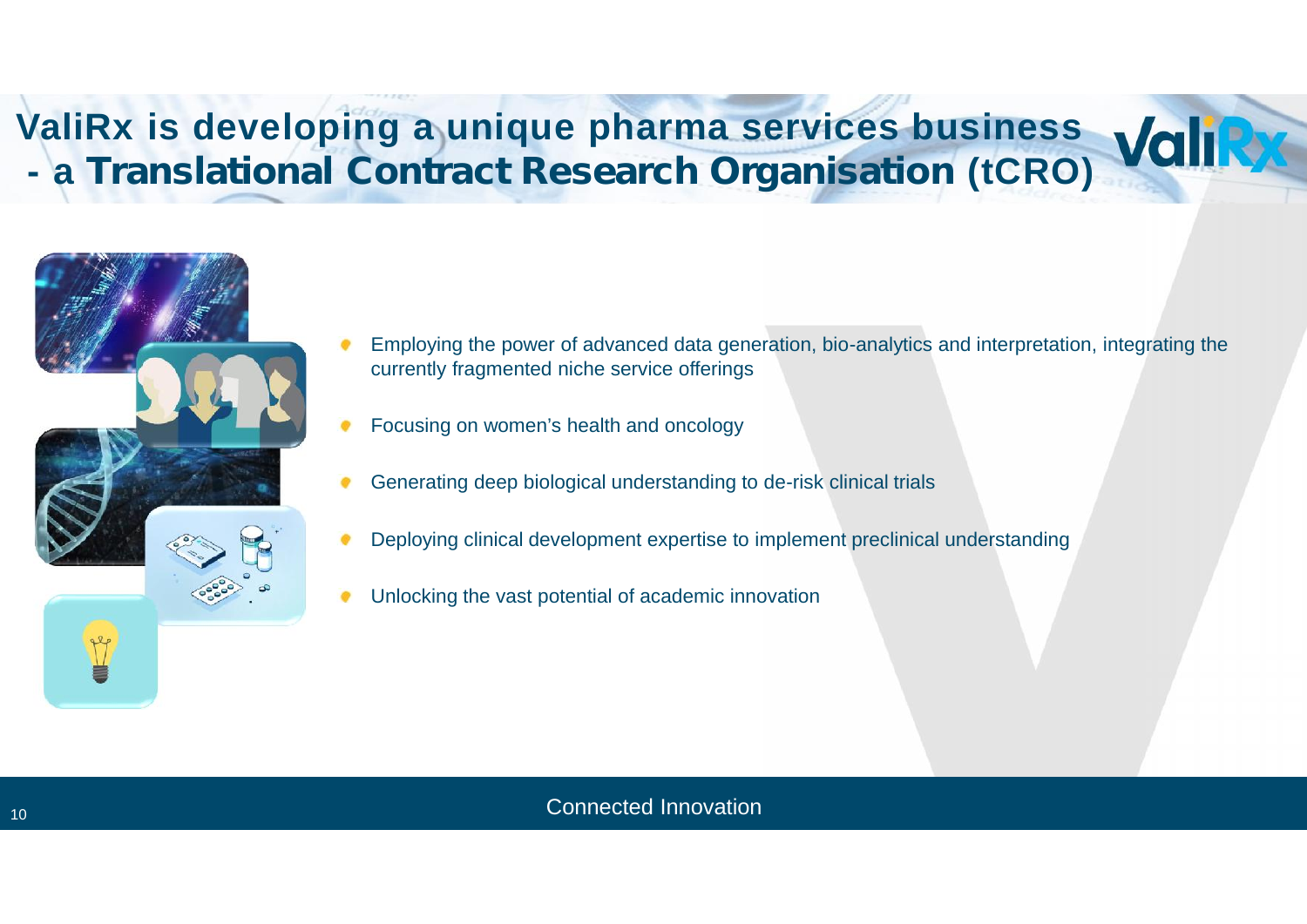# **Strategy – a consolidation opportunity**



Valiky

11 **Connected Innovation 11** Connected Innovation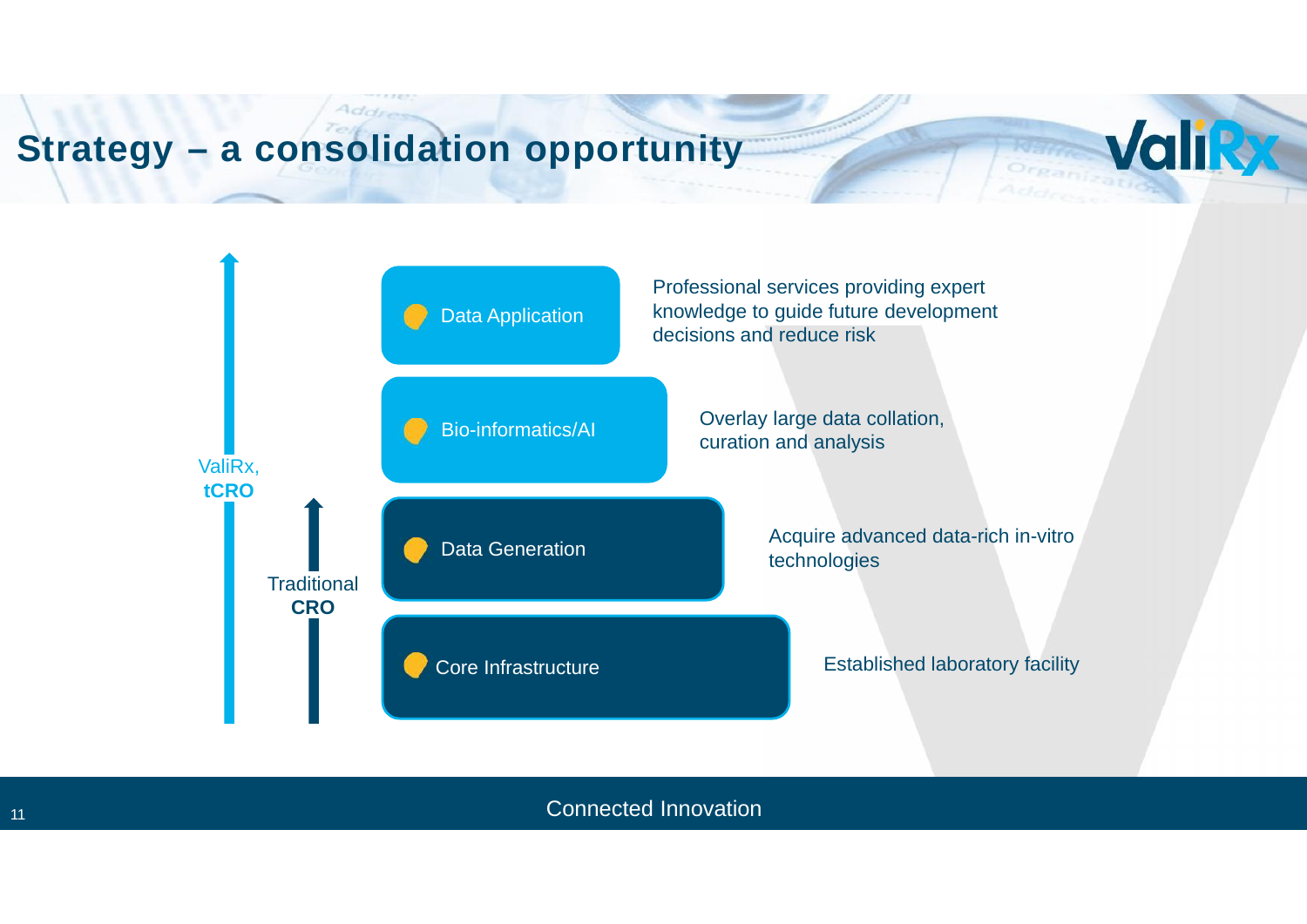### **ValiRx seeks to occupy a unique position**



**Valiky**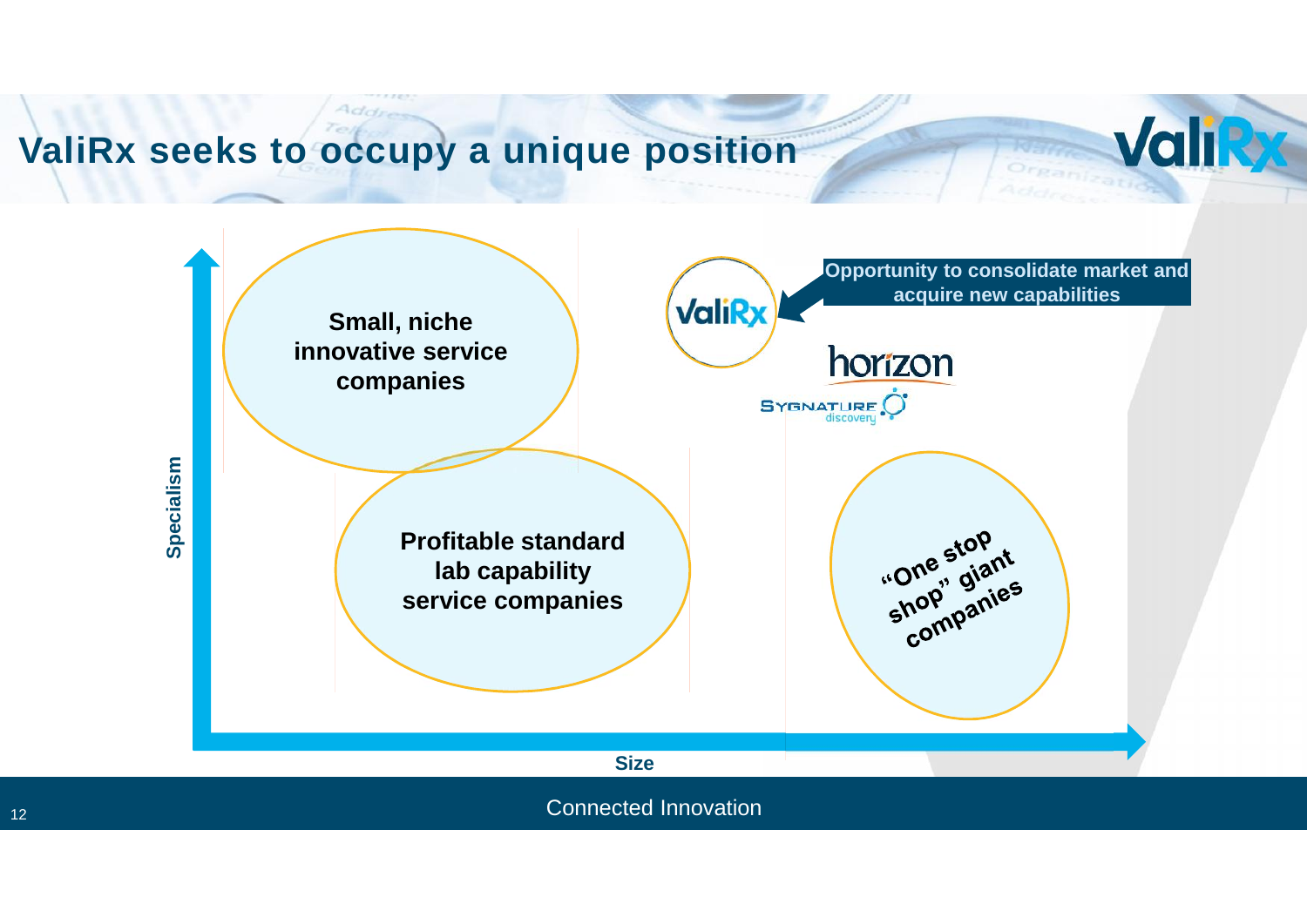## **Comparator large scale pre-clinical CROs**

Add.



**Valik**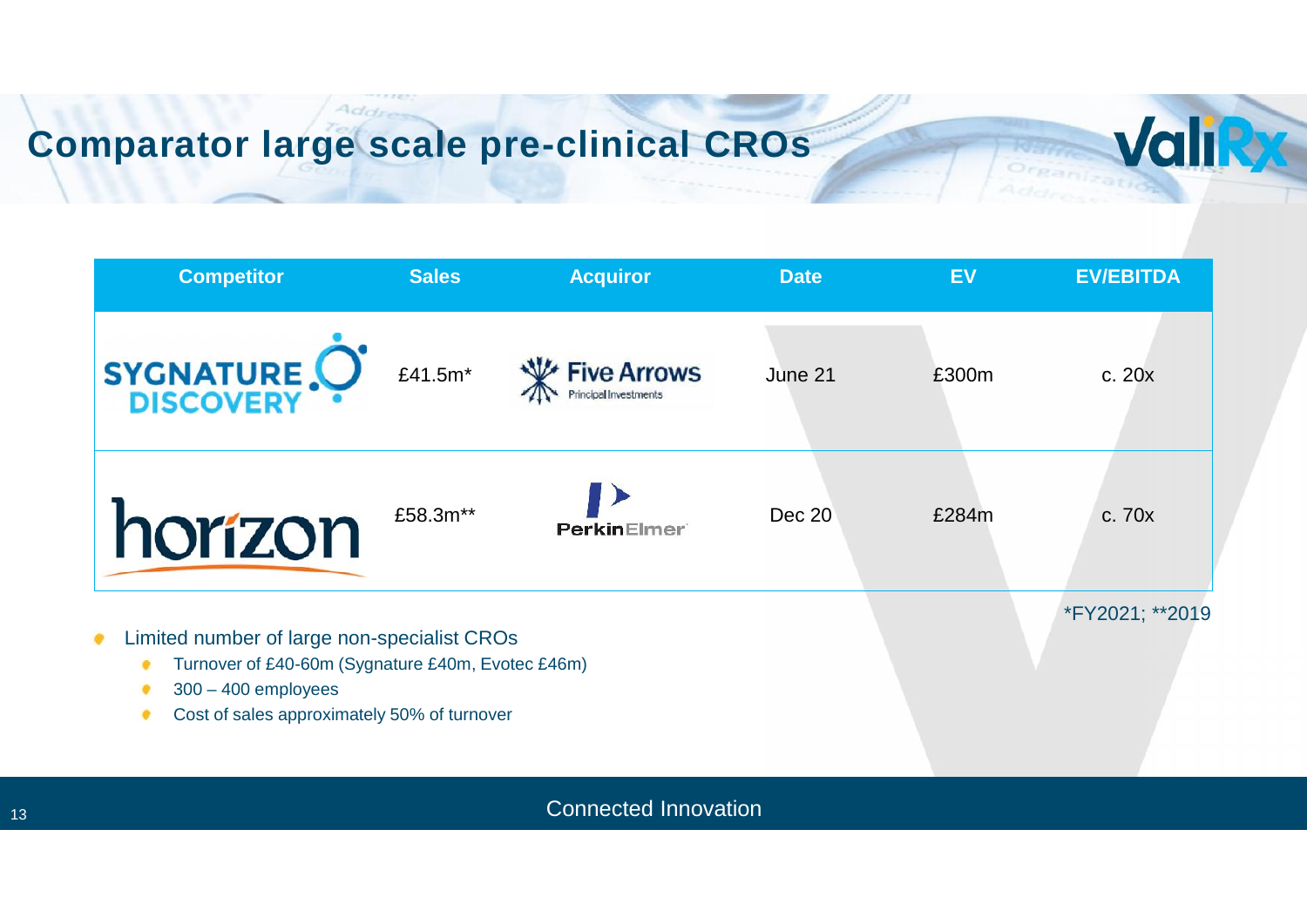# **Translational Drug Development**

#### **Future – broadening to external service**

**Service Pipeline**

**Collaborative translational services for academia**

**Today – focussed on academic collaborations**

**ValiRx** 

**Service Revenues**

Organizati

**ValiRy** 

**Licencing Revenues**

**Service and collaborative development pipelines**

#### **Advanced preclinical capabilities**:

- High content data generation
- Large scale data curation and analysis
- Application of comprehensive biological insights
- Women's Health & Oncology specialism

**Reducing risk in clinical trials**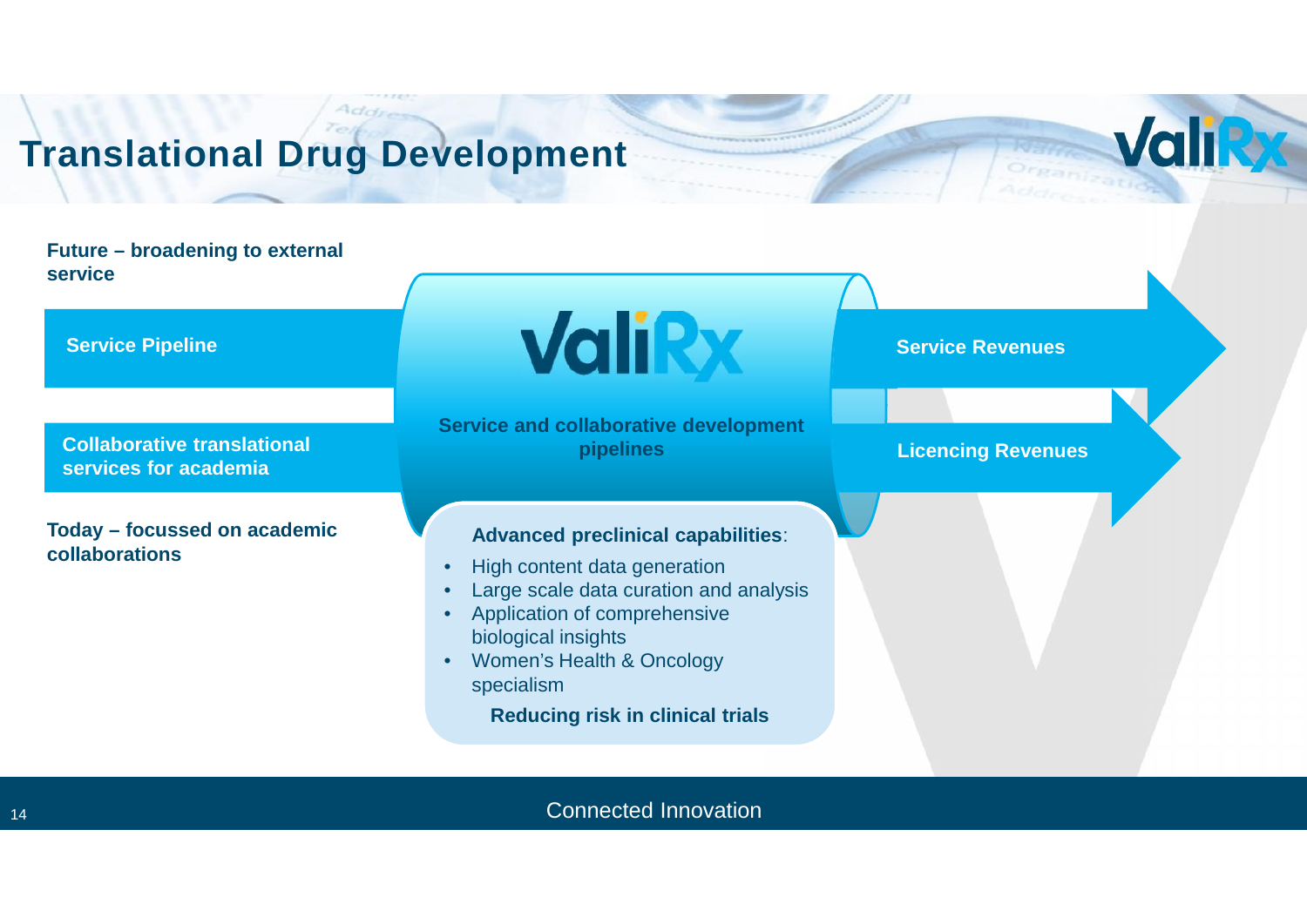#### $T_{\mathcal{O}}$ **Current Pipeline**

Addre

| <b>Discovery</b>                               | Optimisation                      | Pre-clinical | Phase 1 | Phase 2 |
|------------------------------------------------|-----------------------------------|--------------|---------|---------|
| <b>Triple Negative</b><br><b>Breast Cancer</b> | <b>Under Evaluation Agreement</b> |              |         |         |
| <b>Hokkaido University</b><br>Peptide          | <b>Under Evaluation Agreement</b> |              |         |         |
| <b>Barcelona</b><br><b>University KRAS</b>     | <b>Under Evaluation Agreement</b> |              |         |         |
| <b>VAL301</b>                                  | <b>Endometriosis</b>              |              |         |         |
| <b>BC201</b>                                   | Sepsis and Covid-19 complications |              |         |         |
| <b>VAL201</b>                                  | prostate cancer                   |              |         |         |
| <b>VAL401</b>                                  | lung/pancreatic cancer            |              |         |         |
|                                                |                                   |              |         |         |

Valiky

Organisation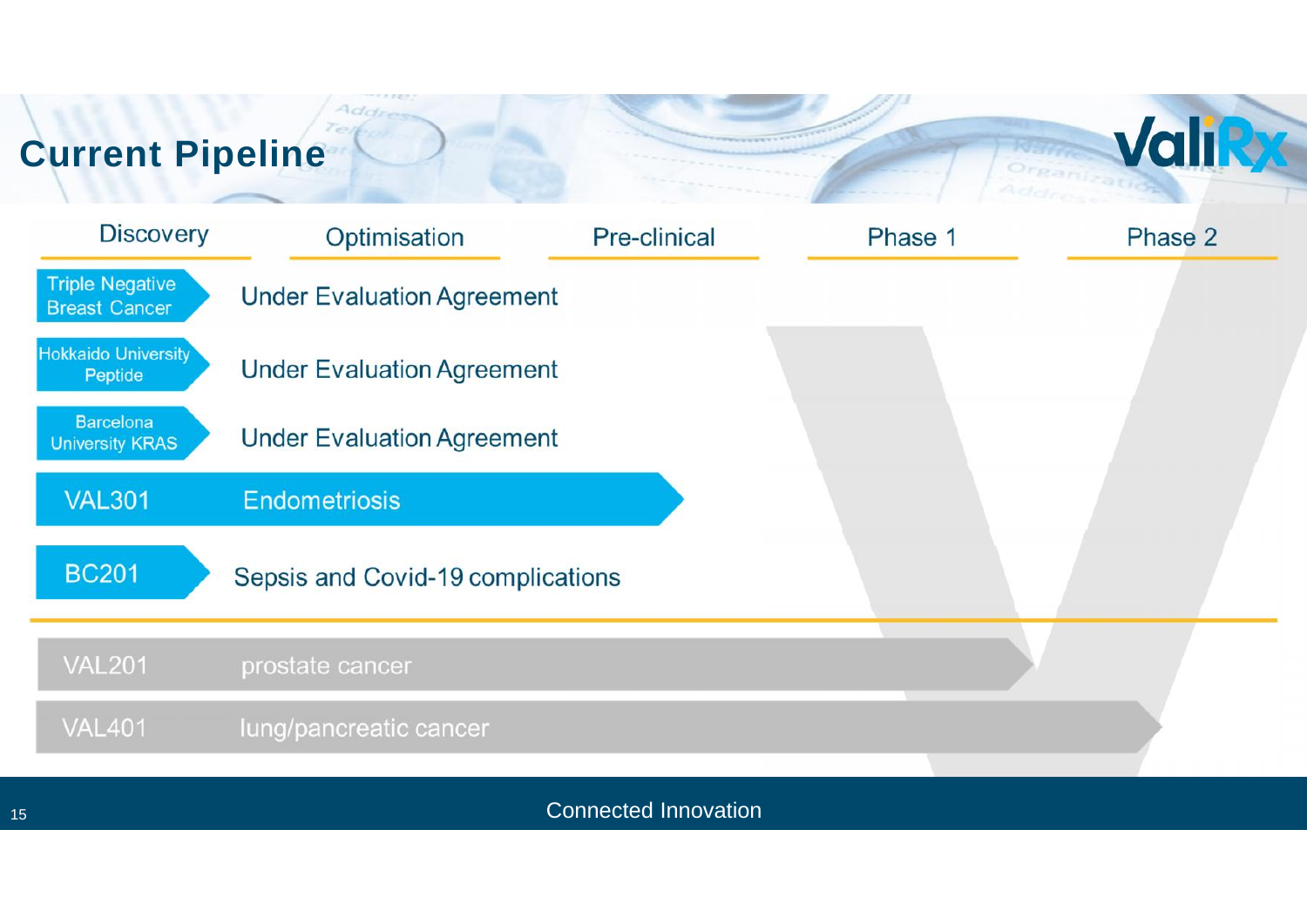# **Summary – increasing value to shareholders**

ValiRx has the opportunity to create a first-in-class **tCRO,** specialising in women's health and oncology by:

Employing the power of advanced data generation, bio analytics and interpretation

Expanding capabilities via M&A consolidation of a fragmented market

Generating deep biological understanding to de-risk clinical trials

**Valiky** 

Deploying clinical development expertise to implement preclinical understanding

Unlocking the vast potential of academic innovation